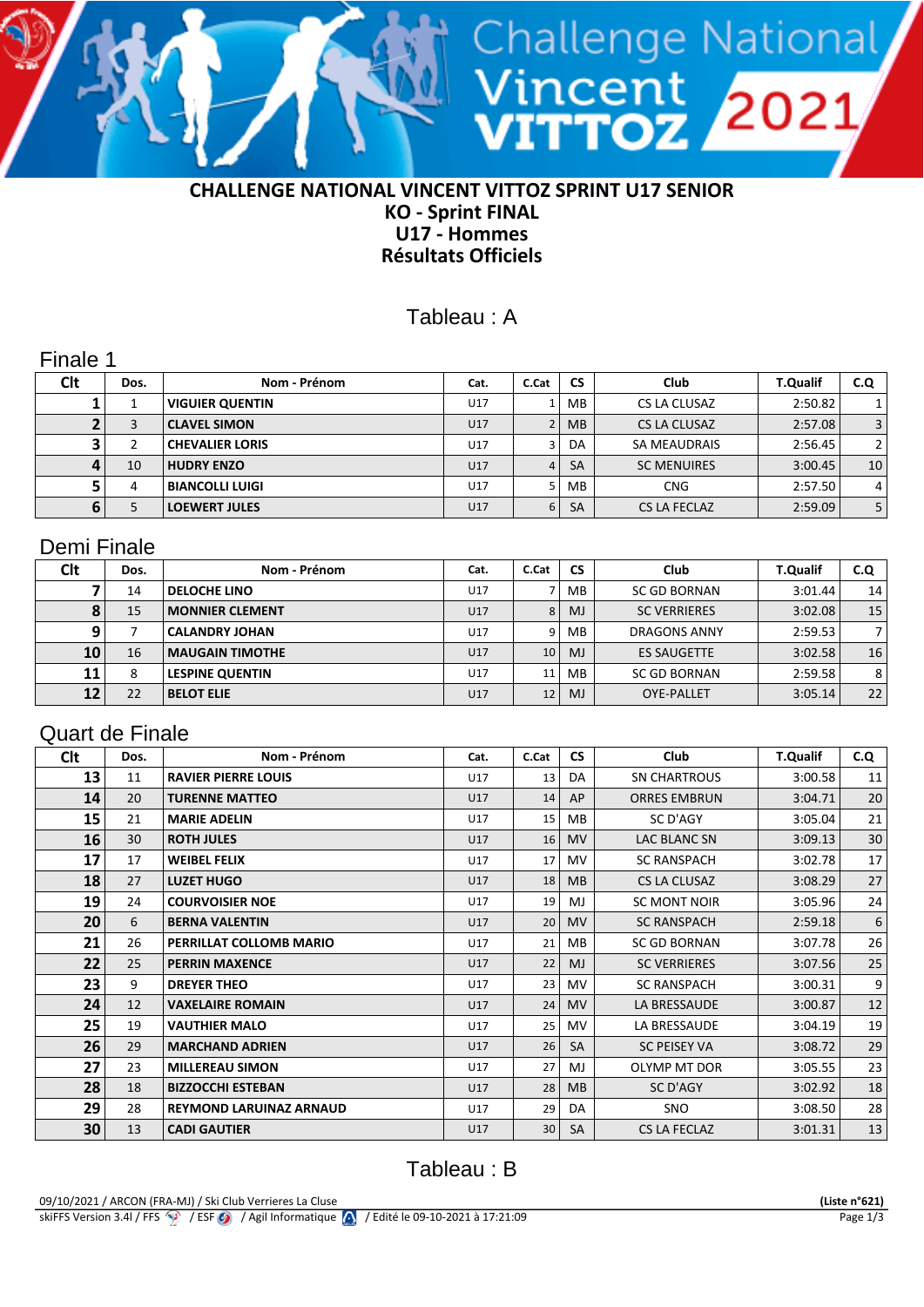#### **CHALLENGE NATIONAL VINCENT VITTOZ SPRINT U17 SENIOR KO - Sprint FINAL U17 - Hommes Résultats Officiels**

### Finale 2

| Clt | Dos. | Nom - Prénom           | Cat. | C.Cat           | <b>CS</b>      | Club                | <b>T.Qualif</b> | C.Q |
|-----|------|------------------------|------|-----------------|----------------|---------------------|-----------------|-----|
| 31  | 47   | <b>BETEND BAPTISTE</b> | U17  | 31              | MB.            | <b>CS ARGENTIER</b> | 3:13.62         | 47  |
| 32  | 34   | <b>GIRAUD BRICE</b>    | U17  | 32 <sup>2</sup> | AP             | <b>ES VALLOUISE</b> | 3:10.32         | 34  |
| 33  | 31   | <b>GARDONI SILVIO</b>  | U17  | 33              | LY             | <b>SC LOMPNES</b>   | 3:09.65         | 31  |
| 34  | 48   | <b>HAUCK JULIEN</b>    | U17  | 34              | M <sub>J</sub> | OLYMP MT DOR        | 3:13.65         | 48  |
| 35  | 39   | <b>BRIXY MORGAN</b>    | U17  | 35              | DA             | <b>GUC GRENOBLE</b> | 3:11.65         | 39  |
| 36  | 32   | <b>GRANDJEAN JULES</b> | U17  | 36 <sup>1</sup> | <b>MV</b>      | <b>GERARDMER SN</b> | 3:09.98         | 32  |

## Demi Finale

| Clt | Dos. | Nom - Prénom              | Cat. | C.Cat | <b>CS</b>      | Club                | <b>T.Qualif</b> | C.Q             |
|-----|------|---------------------------|------|-------|----------------|---------------------|-----------------|-----------------|
| 37  | 51   | <b>SANSONNE NINO</b>      | U17  | 37    | AP             | MTGVE V.CLAR        | 3:15.87         | 51              |
| 38  | 35   | <b>FENUS VOGEL GABIN</b>  | U17  | 38    | <b>MV</b>      | <b>MOLSHEIM SN</b>  | 3:10.62         | 35 <sub>1</sub> |
| 39  | 33   | <b>DORNIER MORGAN</b>     | U17  | 39    | M <sub>J</sub> | <b>SC LESFOURGS</b> | 3:10.08         | 331             |
| 40  | 42   | <b>VERGNOLLE LORIN</b>    | U17  | 40    | DA             | <b>SN CHARTROUS</b> | 3:12.52         | 42              |
| 41  | 55   | <b>TYRODE LAZARE</b>      | U17  | 41    | M <sub>J</sub> | <b>SC LESFOURGS</b> | 3:17.20         | 55              |
| 42  | 38   | <b>POCHARD TOM DAICHI</b> | U17  | 42    | MJ             | <b>CSR PONTARLI</b> | 3:11.19         | 38              |

# Quart de Finale

| Clt | Dos. | Nom - Prénom                    | Cat. | C.Cat | <b>CS</b> | Club                | <b>T.Qualif</b> | C.Q |
|-----|------|---------------------------------|------|-------|-----------|---------------------|-----------------|-----|
| 43  | 41   | <b>DUSAUSSOY NANOUK</b>         | U17  | 43    | MJ        | <b>VAL MORTEAU</b>  | 3:11.93         | 41  |
| 44  | 40   | <b>BURGUNDER THEO</b>           | U17  | 44    | <b>MV</b> | <b>SC RANSPACH</b>  | 3:11.68         | 40  |
| 45  | 50   | <b>BOURCIER MATHIAS</b>         | U17  | 45    | AP        | <b>SC QUEYRAS</b>   | 3:14.86         | 50  |
| 46  | 37   | <b>BOUCHEX BELLOMIE KLEO</b>    | U17  | 46    | <b>MB</b> | <b>CS MEGEVE</b>    | 3:11.09         | 37  |
| 47  | 44   | <b>NOEL BRICE</b>               | U17  | 47    | MV.       | LAC BLANC SN        | 3:12.98         | 44  |
| 48  | 57   | <b>BENOIT THIBAUT</b>           | U17  | 48    | <b>MJ</b> | <b>OYE-PALLET</b>   | 3:18.80         | 57  |
| 49  | 56   | <b>DRONNEAU THAIS</b>           | U17  | 49    | <b>SA</b> | <b>SC BOZEL</b>     | 3:17.50         | 56  |
| 50  | 36   | <b>ROCHAS NINO</b>              | U17  | 50    | AP        | <b>ORRES EMBRUN</b> | 3:10.87         | 36  |
| 51  | 46   | <b>BARBUT MOREL LEO</b>         | U17  | 51    | MJ        | PREMANON SC         | 3:13.11         | 46  |
| 52  | 45   | <b>BOURDIN ZACHARIE</b>         | U17  | 52    | <b>MJ</b> | <b>SC FRASNE DR</b> | 3:13.01         | 45  |
| 53  | 52   | <b>BAVEREL MATHIS</b>           | U17  | 53    | MJ        | <b>CSR PONTARLI</b> | 3:16.11         | 52  |
| 54  | 49   | <b>AIRIAU GUILHEM</b>           | U17  | 54    | DA        | <b>US AUTRANNAI</b> | 3:14.49         | 49  |
| 55  | 59   | <b>LAVIALLE ALEXANDRE</b>       | U17  | 55    | DA        | <b>SN CHARTROUS</b> | 3:19.17         | 59  |
| 56  | 58   | <b>GOURE AUGUSTIN</b>           | U17  | 56    | AU        | <b>CRETES FOREZ</b> | 3:19.07         | 58  |
| 57  | 53   | <b>POIROT GUILLAUME</b>         | U17  | 57    | MV.       | LA BRESSAUDE        | 3:16.70         | 53  |
| 58  | 43   | <b>BOBILLIER CHAUMONT JULES</b> | U17  | 58    | <b>MJ</b> | <b>CSR PONTARLI</b> | 3:12.64         | 43  |

| <b>Clt</b> | Dos. | Nom - Prénom            | Cat. | C.Cat | <b>CS</b>      | Club                | <b>T.Qualif</b> | C.Q |
|------------|------|-------------------------|------|-------|----------------|---------------------|-----------------|-----|
| 59         | 54   | <b>GIBELLO GREGOIRE</b> | U17  | 59    | DA             | <b>GUC GRENOBLE</b> | 3:16.96         | 54  |
| 60         | 60   | <b>BUET ANTOINE</b>     | U17  | 60    | MJ             | SMBM/MORBIER        | 3:19.35         | 60  |
|            |      |                         |      |       |                |                     |                 |     |
| Clt        | Dos. | Nom - Prénom            | Cat. | C.Cat | <b>CS</b>      | Club                | <b>T.Qualif</b> | C.Q |
| 61         | 248  | <b>PANSERI JUSTIN</b>   | U17  | 61    | MJ             | <b>SC VERRIERES</b> | 3:19.68         | 61  |
| 62         | 247  | <b>BAVEREL ELIE</b>     | U17  | 62    | M <sub>J</sub> | <b>ES SAUGETTE</b>  | 3:20.16         | 62  |
| 63         | 276  | <b>ARNOLD THEO</b>      | U17  | 63    | <b>MV</b>      | <b>SC RANSPACH</b>  | 3:20.22         | 63  |
| 64         | 270  | <b>JEANNIN EPHREM</b>   | U17  | 64    | MJ             | <b>CSR PONTARLI</b> | 3:20.28         | 64  |

292 **VERNEREY MANECH 117** U17 65 MJ HT JURA SKI 3:20.57 65

09/10/2021 / ARCON (FRA-MJ) / Ski Club Verrieres La Cluse **(Liste n°621)**